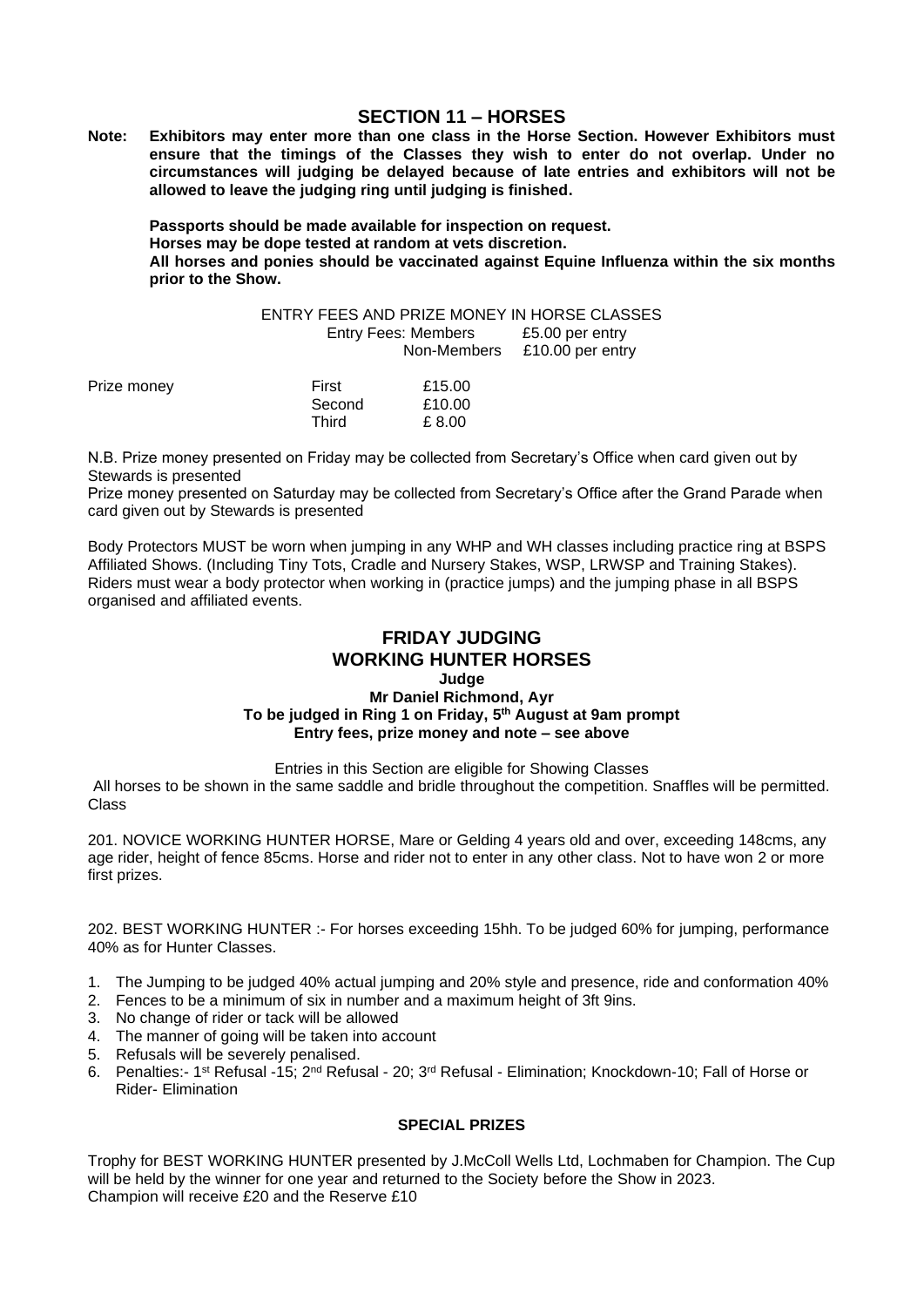**N.B. The Best Working Hunter qualifies for the Combined Hunter Championship which is judged on Saturday, 6 th August.**

**TO BE RUN UNDER NPS SCOTLAND FINALS (BLAIR CASTLE) RULES 2022 which are on the NPS Scotland website [www.npsscotland.co.uk](https://nam02.safelinks.protection.outlook.com/?url=http%3A%2F%2Fwww.npsscotland.co.uk&data=02%7C01%7C%7C6573275bc8284aaa9d1d08d6772e2d83%7C84df9e7fe9f640afb435aaaaaaaaaaaa%7C1%7C0%7C636827437547587710&sdata=GAupqNGZOPNcW4dHfcU1S0ucQE%2FaChbA20WYuBkDiMY%3D&reserved=0) These rules clarify areas particular to NPS Scotland.**  These rules clarify areas particular to NPS Scotland. We also run to the Rules of the NPS and again **these can be found on our website. There are new rules this year so please be vigilant and read them.**

**Exhibitors are deemed to be conversant with these rules**.

#### **Mountain & Moorland Working Hunter Pony Judge Mrs Carol Barker, Ulverston To be judged in Ring 1 on Friday, 5 th August after Working Hunter Ponies Not before 2pm Entry fees, prize money and note – see Page**

#### **N.B. No rider may ride more than one pony in each of the classes in this section**

Class

203. REGISTERED MOUNTAIN & MOORLAND NOVICE RIDDEN CLASS – Mixed Height 204. REGISTERED MOUNTAIN & MOORLAND WORKING HUNTER PONY – Four years old or over; not exceeding 122cms. Fences max. 66cms 205. REGISTERED MOUNTAIN & MOORLAND WORKING HUNTER PONY – Four years old or over; not exceeding 138cms. Fences max 76cms 206. REGISTERED MOUNTAIN & MOORLAND WORKING HUNTER PONY – Four years old or over; exceeding 138cms. Fences max 90cms 207. CHAMPIONSHIP

#### **SPECIAL PRIZES**

NPS Scotland/Kingfisher Building Products Mountain & Moorland Open Working Hunter Pony Championship. The 2 highest placed ponies, in each class, excluding class 203, not already qualified, will qualify for the Final which will take place at Blair Castle International Horse Trials on Friday, 26<sup>th</sup> August 2022. Qualifications to go no lower than  $4<sup>th</sup>$  place.

The Champion will receive £20 and the Reserve £10

#### **Mountain & Moorland Ridden Section Judge Mr Daniel Park, Blackpool To be judged in Ring 3 on Friday 5 th August after Riding Ponies Entry fees, prize money and note – see Page**

208. RIDDEN PONY, Mountain & Moorland, Exmoor, Dartmoor, Shetland Ponies, Welsh Section A & B, 4 years old and over. To be shown under saddle. Must be registered with their respective Society 209. RIDDEN PONY. Mountain & Moorland, Newforest, Dales, Fells, Welsh Section C & D, 4years old and over. To be shown under saddle. Must be registered with their respective Society 210. CHAMPIONSHIP for Classes 208-209

211. SPECIAL CLASS for LEADING REIN PONY. Open to Registered Mountain & Moorland Mares or Geldings, 4 years old and over, not exceeding 122cms. Riders not to have attained their  $9<sup>th</sup>$  birthday before 1<sup>st</sup> January in current year. To be shown in snaffles. PART BREDS ARE NOT ELIGIBLE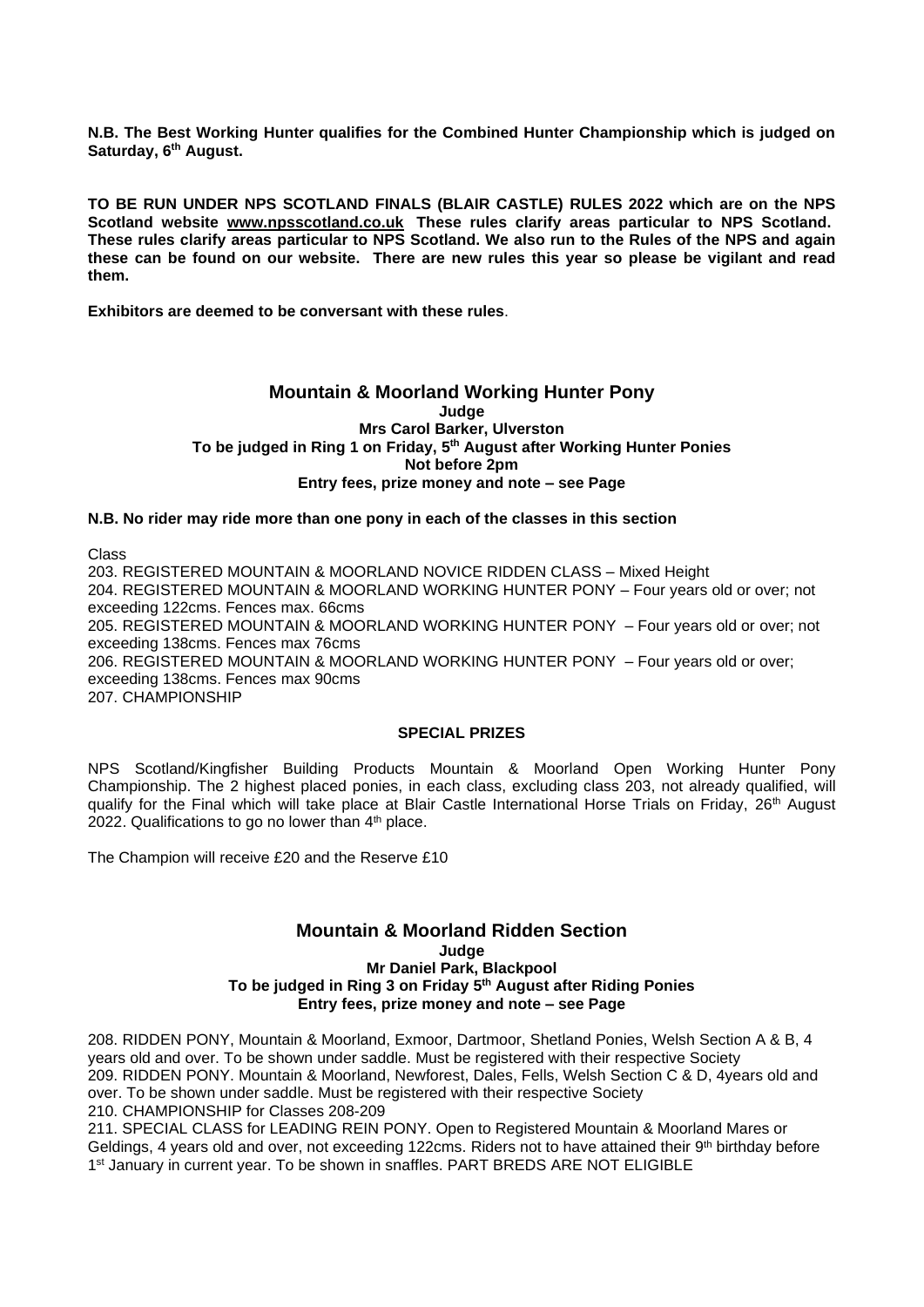212. FIRST RIDDEN PONY. Open to registered Mountain & Moorland Mares or Geldings, 4 years old and over, not exceeding 128cms. Riders not to have attained their 12<sup>th</sup> birthday before 1<sup>st</sup> January in the current year. PART BREDS ARE NOT ELIGIBLE 213. CHAMPIONSHIP for Classes 211 - 212

#### **SPECIAL PRIZES**

NPS Scotland/Baileys Horse Feeds Open Ridden Mountain & Moorland Championship. The 2 highest placed ponies, not already qualified, in Classes 208 and 209 will qualify for the Final which will take place at Blair Castle International Horse Trials on Friday, 26<sup>th</sup> August 2022. Qualifications to go no lower than  $4<sup>th</sup>$ place. This can be either mixed M& M or Breed Classes

NPS Scotland/ Kilgraston School M & M Lead Rein & First Ridden Championship. The 2 highest places ponies in Classes 211 and 212, not already qualified will go forward to the final which will take place at Blair Castle International Horse Trials on Friday, 26<sup>th</sup> August 2022. Qualifications to go no lower than 4<sup>th</sup> place

THE "PENNY'S DREAM" TROPHY presented by David & Gail Whitaker in memory of their daughter will be awarded to the Champion in the Ridden Section (Classes 208-209) The Cup will be held by the winner for one year and returned to the Society before the Show in 2023.

THE LITTLE STARS TROPHY presented by Miss Donna Gibson, Dumfries will be presented to the winner of Class 211. The Cup to be held by the winner for one year and returned to the Society before the Show in 2023.

THE SOLWAY OPTICAL TROPHY presented by Solway Optical, Dumfries will be presented to the winner of Class 212. The Cup to be held by the winner for one year and returned to the Society before the Show in 2023.

The Champion will receive £20 and the reserve £10

#### **Coloured Horses and Ponies Section Judge Mrs Louise Templeton, Carlisle To be judged in Ring 2 on Friday 5 th August after Open Show Hunter Ponies Entry fees, prize money and note – see Page**

214. OPEN IN HAND YOUNGSTOCK, 1, 2 or 3 years old

- 215. OPEN IN HAND NATIVE COB/TRADITIONAL, 4 years old and over To be shown in natural state or fully trimmed and hogged
- 216. OPEN IN HAND, NON TRADITIONAL, 4 years old and over To be shown plaited and trimmed
- 217. OPEN RIDDEN NATIVE COB/TRADITIONAL, 4 years old and over To be shown in natural state or fully trimmed and hogged
- 218. OPEN RIDDEN, NON TRADITIONAL, 4 years old and over To be shown plaited and trimmed
- 219. CHAMPIONSHIP

.

The above classes to be judged under C.H.A.P.S Rules. Classes may be split at the discretion of the Stewards

#### **SPECIAL PRIZES**

The BREAC CHALLENGE CUP presented by Michael Worrall and Jan Jardine will be presented to the champion. The Cup to be held by the winner for one year and returned to the Society before the Show in 2023.

The Champion will receive £20 and the Reserve £10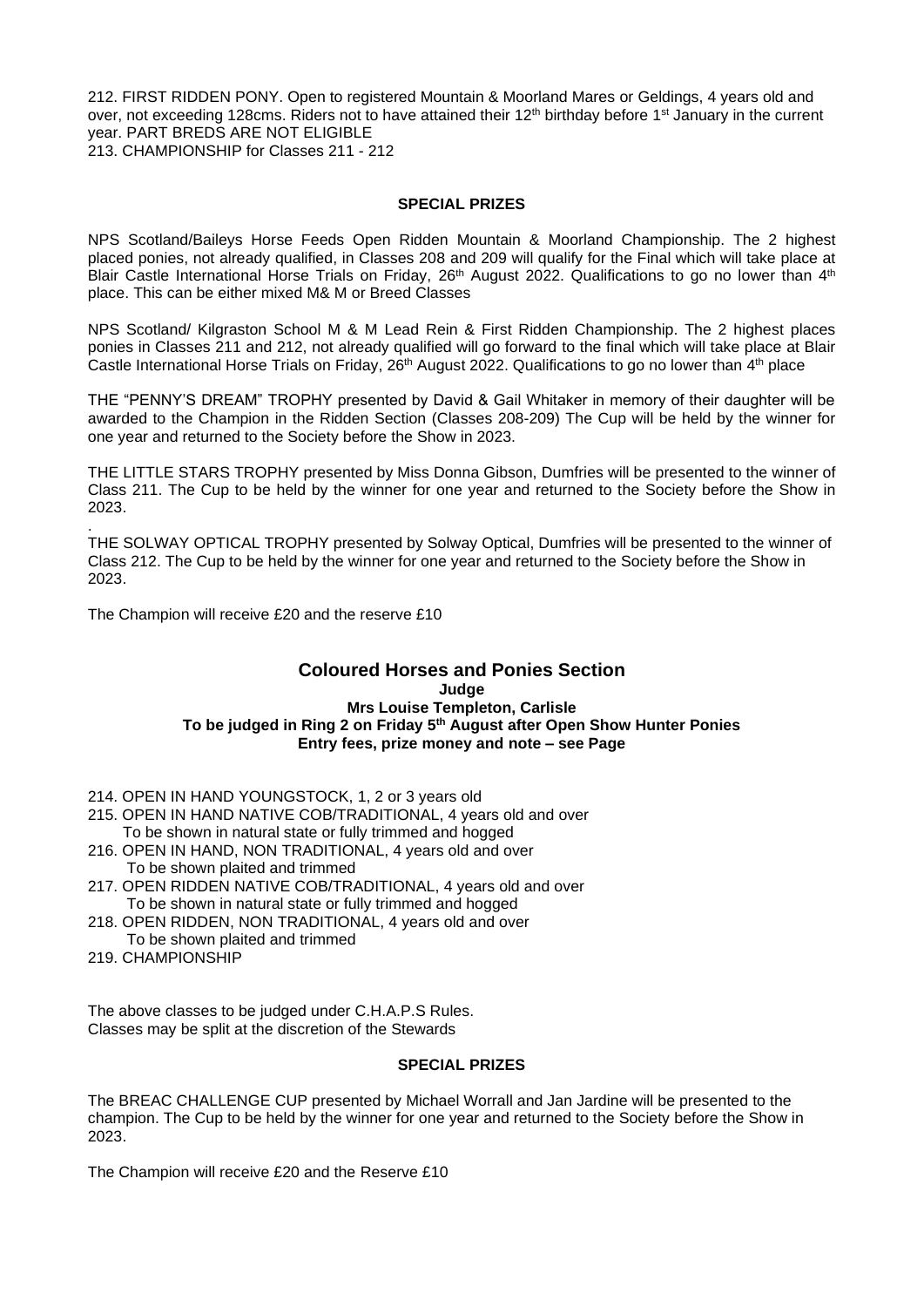#### **Palomino Ponies/Horses Judge Mrs Louise Templeton, Carlisle To be judged in Ring 2 on Friday, 5 th August after Coloured Horses & Ponies Entry fees, prize money and note – see Page**

Class

220. IN HAND, 1, 2 or 3 year old, any height, any sex 221. IN HAND, 4 years old and over, any height, any sex 222. RIDDEN CLASS, 4 years and over, any height, any sex 223. CHAMPIONSHIP

#### **SPECIAL PRIZES**

THE D E ROBERTSON TANKARD presented by Mrs Dorothy E Robertson for the Best Palomino forward. The Cup will be held by the winner for one year and returned to the Society before the Show in 2023.

The Champion will receive £20 and the Reserve £10

DONALD TYSON MEMORIAL ROSEBOWL presented by Mrs Tyson for Best Palomino of Opposite Sex to the Champion. The Cup will be held by the winner for one year and returned to the Society before the Show in 2023.

#### **Thoroughbred Horses (4 years and over) having been raced Judge Mr Daniel Richmond, Ayr To be judged in Ring 3 on Friday, 31st July after Mountain & Moorland Ridden Section. Not before 2.00pm Entry fees, prize money and note – see Page**

Class 224. MARE or GELDING (4 years & over), any height. To be shown under saddle 225. MARE or GELDING (4 years & over), any height. To be shown in hand 226. CHAMPIONSHIP

#### **SPECIAL PRIZES**

THE LEN LUNGO TROPHY presented by Mr L Lungo will be awarded to the Champion. The Trophy will be held by the winner for one year and returned to the Society before the Show in 2023.

The Champion will receive £20 and the Reserve £10

## **NOTES FOR WORKING HUNTER PONY, OPEN SHOW HUNTER PONY and RIDING PONY SECTIONS**

This Show is affiliated to the British Show Pony Society (B.S.P.S.) (No22-007:) and all person entering, competing, showing or otherwise taking part in the B.S.P.S. classes whether or not members of the B.S.P.S. are subject to the Rules of the B.S.P.S. including the disciplinary procedures and shall be deemed to have consented to the jurisdiction of the B.S.P.S.

This Show is a qualifier for the 2022 B.S.P.S. Championships Show to be held at Arena UK.. The 1<sup>st</sup> and 2<sup>nd</sup> prize winners only in Classes 228-230, 232-236, 238-239 and 241-243 and the 1<sup>st</sup>, 2<sup>nd</sup> and 3rd prize winners in the Open Intermediate S.R.T. (including Mixed height) W.H. and S.H.T. and C.S and Heritage classes will qualify. In MIXED HEIGHT CLASSES the 1<sup>st</sup>, 2<sup>nd</sup>, 3<sup>rd</sup> and 4<sup>th</sup> placed ponies will qualify for the B.S.P.S. Championships Show, provided the animal is registered in accordance with Rules 21 and 26 and ridden by a B.S.P.S. member. Owners, Riders and Ponies must be registered before the date of the Show at which they qualify for the B.S.P.S. Summer and Winter Championships, except in the case of exhibitors who have never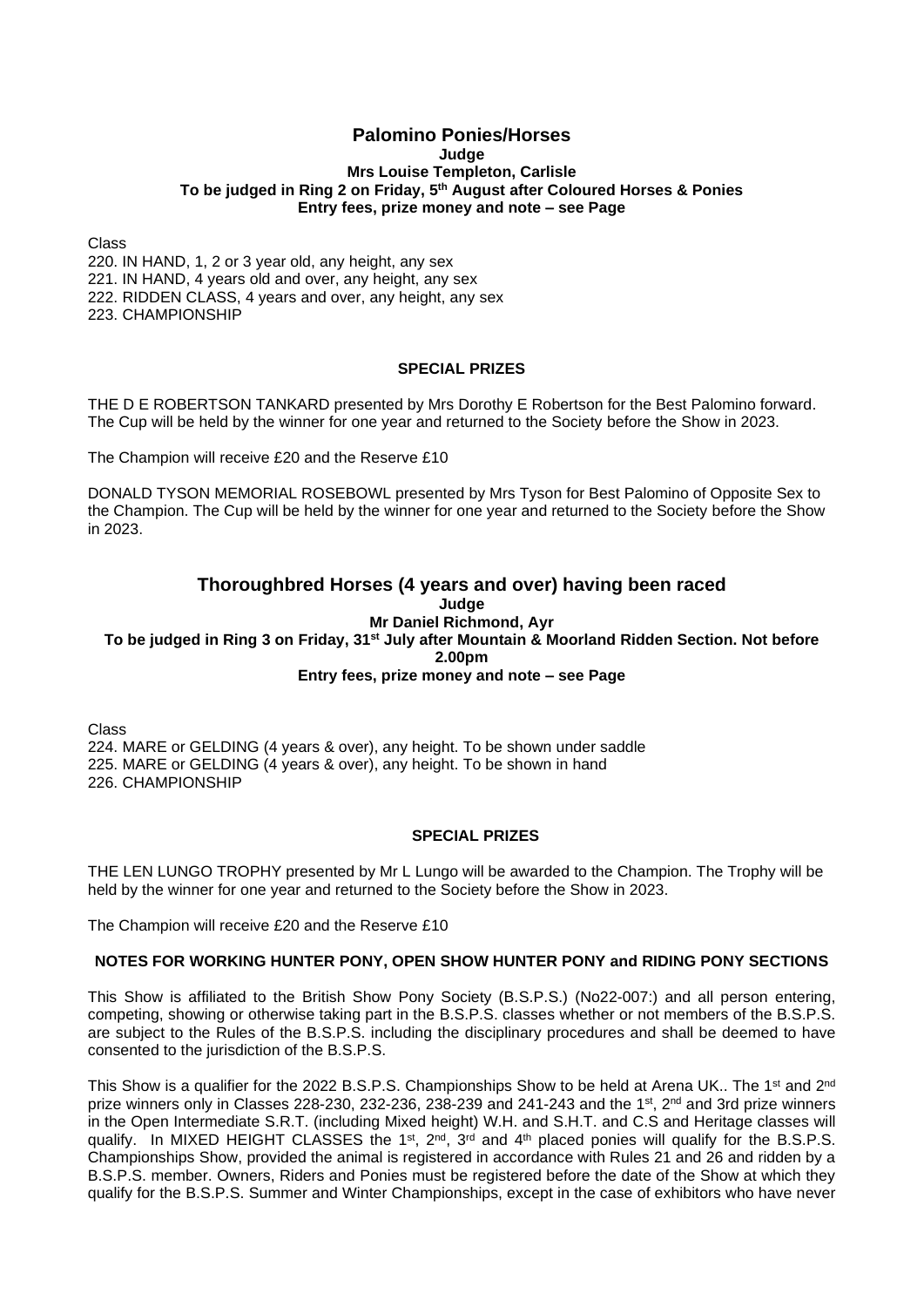been members before who are allowed 7 days in which to become members and register their ponies. This Rule does not apply to classes with R.I.H.S. or OLYMPIA qualification.

This Show is a qualifier for the B.S.P.S. Classic Security (UK) Ltd Challenge. Animals competing in the following Open classes will qualify: - Open Lead Reid, First Ridden, Lead Rein Hunter Type, Show Pony, SHP, Cradle and Nursery Stakes, WHP, Intermediate SH, SRT and WH and Open Heritage Lead Rein, First Ridden, Ridden and WHP classes.

This Show is a qualifier for the BSPS Premier League. Animals competing in the following classes will qualify: - Lead Rein, First Ridden, Lead Rein of Hunter Type, Show Pony, SHP Cradle Stakes, Nursery Stakes, WHP, Intermediate SH, SRT and WH and Heritage Lead Rein, First Ridden, Ridden and WHP Classes.

This Show is a qualifier for the BSPS Binks Family Champion of Champions. The first prize winners in the following classes will qualify: - Open lead Rein, First Ridden, Lead Rein of Hunter Type, Show Pony, SHP, WHP Intermediate SH, SRT and WH and Open Heritage Lead Rein, First Ridden, Ridden and WHP classes. The Show is a qualifier for the "Black Country Saddles Best Rider of the Year". The Best Rider in the Open Lead Rein, First Ridden, Open Lead Rein Hunter Type, 128cms, 138cms and 148cms. Show Pony, the 122 cms, 133cms, 143cms, and 153cms. SHP., The Cradle and Nursery Stakes, the 133cms, 143cms and 153cms. WHP., the Intermediate Show Riding Type, Show Hunter, Working Hunter classes and Open Heritage Ridden and WHP classes will all receive a Card and qualify for the final at the B.S.P.S. Summer Championship Show.

Correctly secured Skull Caps/Riding Hats No. All PAS 015, VG1, (BS)EN1384 2017, ASTM F1163 04a onwards, SNELL E2001, SNELL E2016 AS/NZS 3838 2003 onwards MUST be worn by riders at all times when mounted. Hats should have a plain cover either Black, Navy Blue, Brown, Grey or Green. Velvet covers are encouraged.

The BSPS encourages members to have their hats tagged through the BSPS Scheme or via the Pony Club Scheme. Hat tagging in BSPS classes will be compulsory in 2023.

Body Protectors MUST be worn when jumping in any WHP and WH classes including practice ring at BSPS Affiliated Shows. (Including Tiny Tots, Cradle and Nursery Stakes, WSP, LRWSP and Training Stakes). Riders must wear a body protector when working in (practice jumps) and the jumping phase in all BSPS organised and affiliated events.

## **All B.S.P.S. Classes are open to non-B.S.P.S. members.**

#### **BSPS SCOTLAND MEMBERS CHAMPION OF THE YEAR**

This Show is a qualifier for The BSPS Scotland Members Champion of the Year competition to be held at BSPS Scotland Finale Show on the 3<sup>rd</sup> September 2022. 1<sup>st</sup> prize winners in the Lead Rein and First Ridden Show Pony, Pony of Hunter Type, Heritage M&M classes, Open Show Pony, Open Pony of Show Hunter Type, Open Intermediate SRT and SHT, Heritage M&M Open Ridden classes will qualify. In the event of the 1<sup>st</sup> placed winner at this show having already qualified for the BSPS Scotland Members Champion of the Year, the qualification will be awarded to the next eligible pony. The rider/pony combination who qualify in each section will be subject to written confirmation from BSPS Scotland.

#### **Working Hunter Ponies Judge Mrs Carol Barker, Ulverston To be judged in Ring 1 on Friday, 5 th August after Working Hunter Horses Entry fees, prize money and note – see Page**

#### **Entries in this Section are eligible for Show Hunter Pony Classes and Saturday Showing**

Class

227. BSPS OPEN INTERMEDIATE WORKING HUNTER PONY, MARE or GELDING, 4 years old and over, exceeding 148cms and not exceeding 158cms. Suitable to be ridden by a rider not to have attained their 25<sup>th</sup> birthday before 1<sup>st</sup> January in the current year.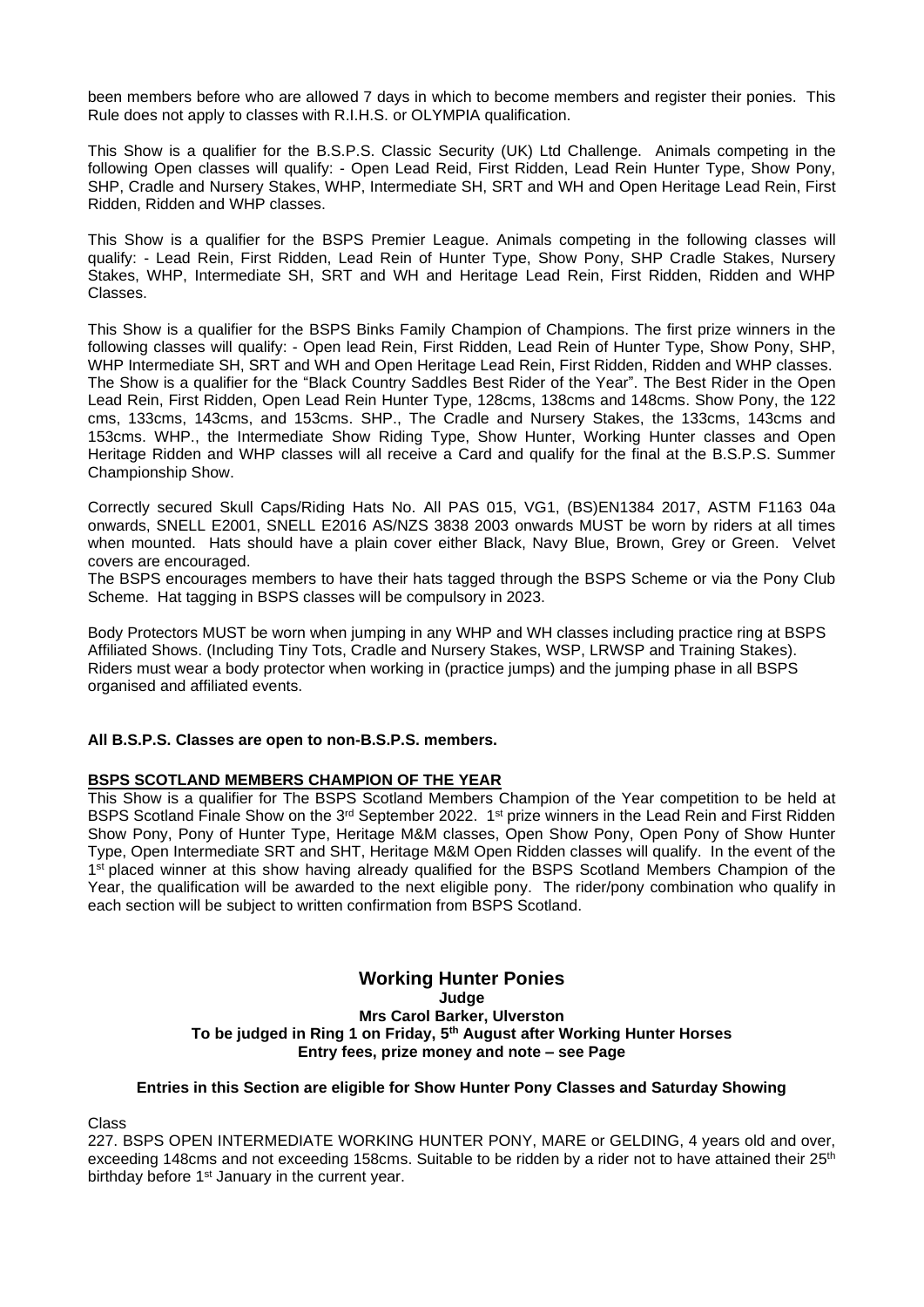228. BSPS OPEN WORKING HUNTER PONY, MARE or GELDING, 4 years old and over, exceeding 143cms and not exceeding 153cms. Suitable to be ridden by a rider not to have attained their 20<sup>th</sup> birthday before 1<sup>st</sup> January in the current year.

229. BSPS OPEN WORKING HUNTER PONY, MARE or GELDING, 4 years old and over, exceeding 133cms and not exceeding 143cms. Suitable to be ridden by a rider not to have attained their 17<sup>th</sup> birthday before 1<sup>st</sup> January in the current year.

230. BSPS OPEN WORKING HUNTER PONY, MARE or GELDING, 4 years old and over, not exceeding 133cms. Suitable to be ridden by a rider not to have attained their 14th birthday before 1<sup>st</sup> January in the current year.

231. BSPS OPEN WORKING HUNTER PONY/WORKING HUNTER PONY CHAMPIONSHIP to be competed for by first and second prize-winners from the above four classes

#### **SPECIAL PRIZES**

NETHERHALL CUP presented by Mrs J Crawford and the late Mr Crawford will be awarded to Champion Working Hunter Pony. The Cup will be held by the winner for one year and returned to the Society before the Show in 2023.

Blair Castle Working Hunter Pony Series: Ponies placed first to fourth in the qualifying classes will qualify for the Championships held at the Blair Castle International Horse Trials & Country Fair on Thursday 25th August 2022. Qualification may go down to sixth place if higher placed ponies have previously qualified.

The Champion will receive £20 and the Reserve £10

## **Open Show Hunter Ponies Judge Mrs Susan Harper, Ayr To be judged in Ring 2 on Friday, 5 th August at 9.00am Entry fees, prize money and note – see Page**

## **Entries in this Section are eligible for Working Hunter Pony Classes and Saturday Showing**

Class

232. OPEN SHOW HUNTER PONY. Mare or Gelding 4 years old and over, exceeding 143cms and not exceeding 153cms. Suitable to be ridden by a rider not to have attained their 20<sup>th</sup> birthday before 1<sup>st</sup> January in current year.

233. BSPS OPEN SHOW HUNTER PONY. Mare or Gelding 4 years old and over, exceeding 133cms and not exceeding 143cms. Suitable to be ridden by a rider not to have attained their 17<sup>th</sup> birthday before 1<sup>st</sup> January in current year.

234. BSPS OPEN SHOW HUNTER PONY. Mare or Gelding 4 years old and over, exceeding 122cms and not exceeding 133cms. Suitable to be ridden by a rider not to have attained their 14<sup>th</sup> birthday before 1<sup>st</sup> January in current year.

235. BSPS OPEN SHOW HUNTER PONY. Mare or Gelding 4 years old and over, not exceeding 122cms. Suitable to be ridden by a rider not to have attained their  $12<sup>th</sup>$  birthday before 1<sup>st</sup> January in current year.

236. BSPS OPEN SHOW HUNTER PONY CHAMPIONSHIP to be competed for by first and second prizewinners from the above four classes. The ponies may be galloped together

237. BSPS LEAD REIN PONY OF HUNTER TYPE. Mare or Gelding 4 years old or over, not exceeding 122cms. Suitable to be ridden by a rider not to have attained their  $9<sup>th</sup>$  birthday before 1<sup>st</sup> January in current year.

#### **SPECIAL PRIZES**

JAMES KIRKPATRICK MEMORIAL TROPHY will be awarded to the Champion Open Show Hunter Pony. The Cup will be held by the winner for one year and returned to the Society before the Show in 2023.

The FINDLAY CUP, presented by the late Mr W.F. Findlay and Mrs M Findlay, will be awarded to the winner of class 237. The cup will be held by the winner for one year and returned to the Society before the Show in 2023.

The Champion will receive £20 and the Reserve £10.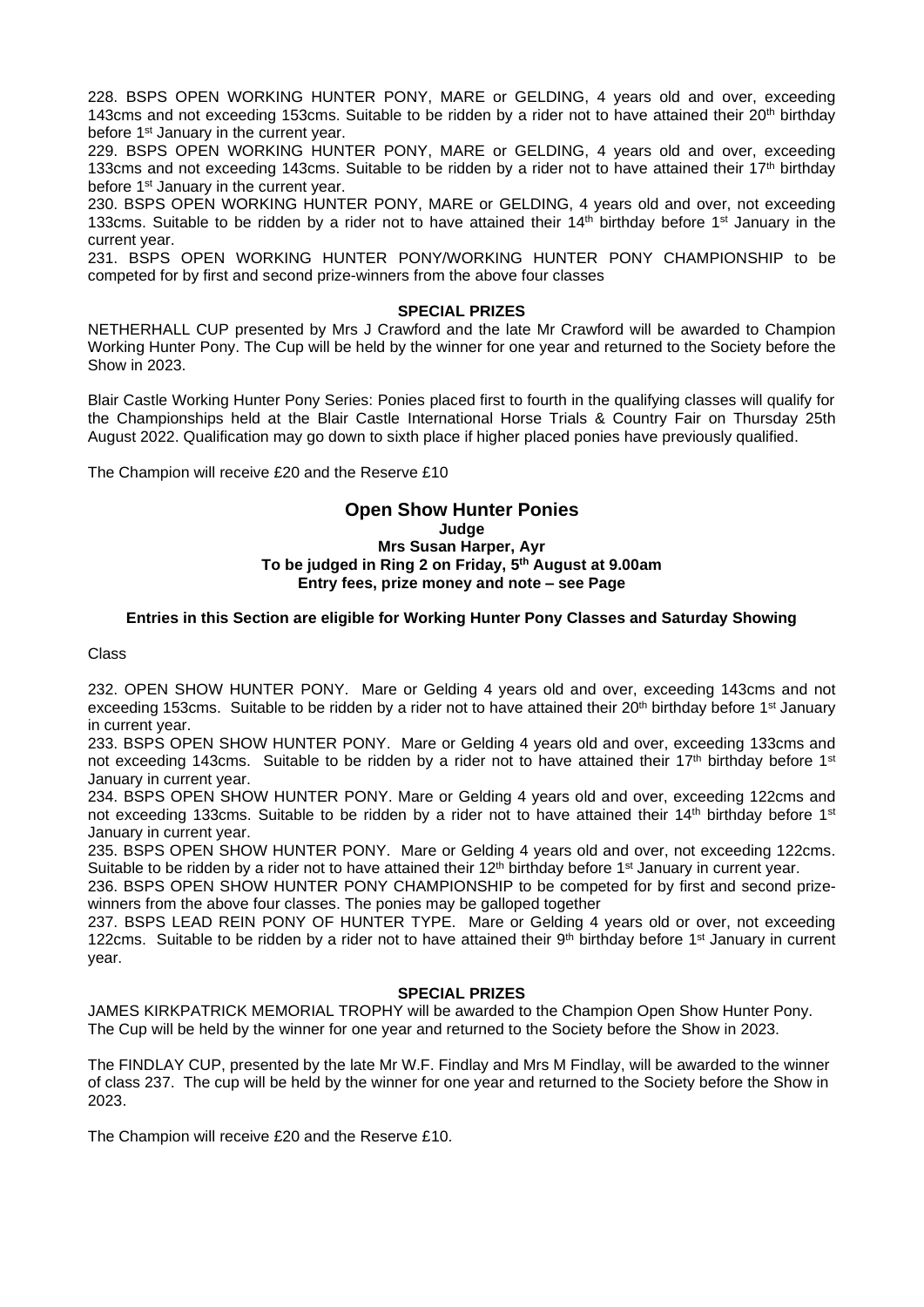## **Riding Ponies Judge Mrs Karen Slight, Cockburnspath To be judged in Ring 3 on Friday, 31st July at 9.30am Entry fees, prize money and note – see Page**

Class

238. BSPS OPEN LEADING REIN PONY. Mare or Gelding, 4 years old and over, not exceeding 122cms. Suitable to be ridden by a rider not to have attained their  $8<sup>th</sup>$  birthday before 1<sup>st</sup> January in current year. To be shown in snaffles.

Rosettes for all competitors in this Class

239. BSPS FIRST RIDDEN PONY. Mare or Gelding, 4 years old and over, not exceeding 122cms. Suitable to be ridden by a rider not to have attained their 10<sup>th</sup> birthday before 1<sup>st</sup> January in current year. To be shown in snaffles

240. BSPS MINI SHOW PONY CHAMPIONSHIP from Classes 237 and 238

241. BSPS OPEN SHOW PONY, Mare or Gelding 4 years old and over, exceeding 138cms and not exceeding 148cms. Suitable to be ridden by a rider not to have attained 17<sup>th</sup> birthday before 1<sup>st</sup> January in current year.

242. BSPS OPEN SHOW PONY, Mare or Gelding 4 years old and over, exceeding 128cms and not exceeding 138cms. Suitable to be ridden by a rider not to have attained 15<sup>th</sup> birthday before 1<sup>st</sup> January in current year.

243. BSPS OPEN SHOW PONY, Mare or Gelding 4 years old and over, not exceeding 128cms. Suitable to be ridden by a rider not to have attained 13<sup>th</sup> birthday before 1<sup>st</sup> January in current year.

244. BSPS OPEN SHOW PONY CHAMPIONSHIP to be competed for by first and second prize-winners from the above three classes.

245. MIXED HEIGHT INTERMEDIATE SHOW RIDING TYPE, Mare or gelding 4 years old or over, exceeding 146cm (14.1hh) and not exceeding 158cm (15.2hh). Riders not to have attained their 25<sup>th</sup> birthday before 1<sup>st</sup> January in the current year.

## **SPECIAL PRIZES**

PERRY DITCH MARCH WIND TROPHY presented by the Steel Family, Greenlees, Cambuslang will be awarded to the Best Pony in Classes 241-243 The Cup will be held by the winner for one year and returned to the Society before the Show in 2023.

The Champion from Classes 241 – 243 will receive £20 and the Reserve £10

MAIDFORD SERENA TROPHY presented by Jane Gibson will be awarded to the winner of Class 239. The Cup will be held by the winner for one year and returned to the Society before the Show in 2023.

EQUE-SPORT CUP presented by Castle Douglas Sportswear Ltd will be awarded to the winner of Class 238. The Cup will be held by the winner for one year and returned to the Society before the Show in 2023.

The Champion from Classes 238 – 239 will receive £20 and the Reserve £10

# **SATURDAY JUDGING**

## **Clydesdales**

## **Judge**

**Miss Amanda Stewart, Mollinsburn To be judged in Ring 9 on Saturday, 1 st August at 10.00am. Entry fees, prize money and note – see Page**

Class

246. MARE rearing a Foal with Foal at foot. Mares not foaled at date of Show are eligible to show in Class 248 247. FOAL 248. YELD MARE, Three years old and upwards 249. TWO YEAR OLD FILLY 250. ONE YEAR OLD FILLY

251. GELDING, Three years old and upwards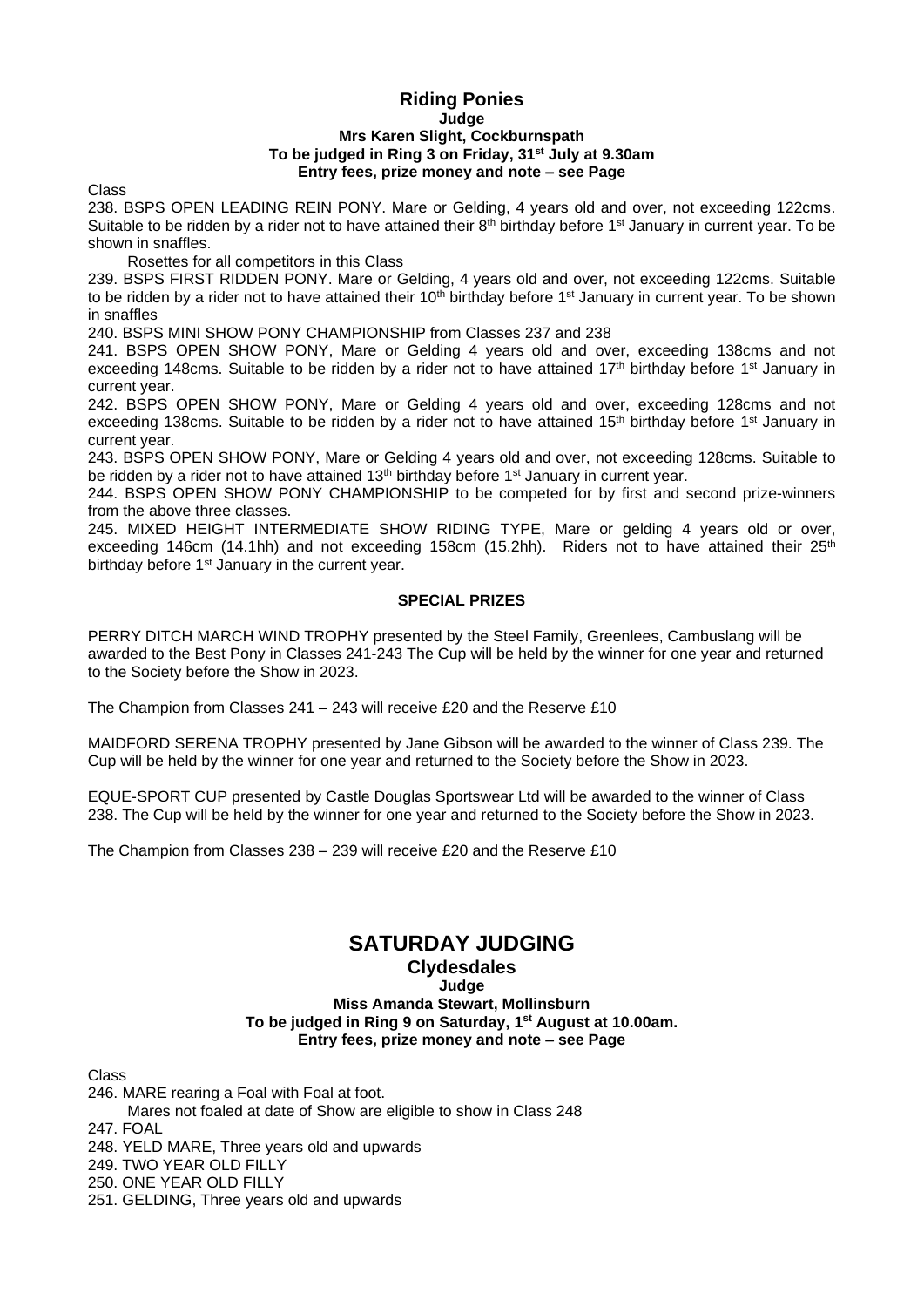252. COLT or GELDING, Two years old 253. COLT or GELDING, One year old 254. BEST MALE. This class is automatically entered by first prize animals

255. BEST FEMALE. This class is automatically entered by first prize animals

256. CHAMPIONSHIP

257. LOCKERBIE CUP

258. SPECIAL YOUNG HANDLERS' CLASS Only one animal (no entire colts) to be shown by each exhibitor (age limit 12 to 16 years at date of Show.). This is a qualifier for the Royal Highland Show in 2021.

259. SPECIAL YOUNG HANDLERS' CLASS Only one animal (no entire colts) to be shown by each exhibitor (age limit under 12 years at date of Show.). No entry fee.

#### **SPECIAL PRIZES**

DUMFRIES CHAMPION CHALLENGE CUP presented by the Provost, Magistrates and Councillors of the Burgh of Dumfries for the Best Clydesdale in the Section. The Cup will be held by the winner for one year and returned to the Society before the Show in 2023.

The Champion will receive £100 and the Reserve £50

CUP presented by the late Sir Matthew G Wallace, Bart. to be awarded to the Best Animal Bred by the Exhibitor. The Cup will be held by the winner for one year and returned to the Society before the Show in 2023.

DUMFRIESSHIRE HORSE BREEDING SOCIETY CUP to be awarded to the Best Animal of the Opposite Sex to the Champion. The Cup will be held by the winner for one year and returned to the Society before the Show in 2023.

CUP presented by Mr R Kirkwood, Mouswald Grange to be awarded to the Best Foal in the Show. The Cup will be held by the winner for one year and returned to the Society before the Show in 2023. A SPECIAL PRIZE of £3.15 will be presented to the Best Foal.

SIR JOHN BUCHANAN-JARDINE CUP confined to Exhibitors from the Old Lockerbie Show Area. The Cup will be held by the winner for one year and returned to the Society before the Show in 2023.

CLYDESDALE HORSE SOCIETY SHIELD to be awarded to Best Yearling or Two Year Old Colt or Filly (Registered)

#### **Hunters (In-Hand) Judge Mr Craig McLeod, Kilmarnock To be judged in Ring 2 at 9.00am Entry fees, prize money and note – see Page**

Class

260. BROOD MARE (15.2h.h. and under) with her Foal at foot, likely to breed Hunters 261. BROOD MARE (over 15.2h.h.) with her Foal at foot, Likely to breed Hunters **NOTE – Entries in Classes 260 and 261 may be transferred at the discretion of the Judge** 262. FOAL, COLT or FILLY. Please state sex on Entry Form if foal born when entering. This Class may be divided at the discretion of Stewards if there are sufficient entries. 263. THREE YEAR OLD GELDING or FILLY, foaled in 2019, likely to make a Hunter, to be shown in hand 264. TWO YEAR OLD GELDING or FILLY, foaled in 2020, likely to make a Hunter, to be shown in hand 265. YEARLING COLT, GELDING or FILLY, foaled in 2021, likely to make a Hunter, to be shown in hand This Class may be divided at the discretion of Stewards if there are sufficient entries. 266. CHAMPIONSHIP (In Hand)

## **SPECIAL PRIZES**

JOHN McMURCHIE SILVER PERPETUAL CHALLENGE CUP to be awarded to be awarded to the Best Young Hunter, three years old and under. The Cup will be held by the winner for one year and returned to the Society before the Show in 2023.

The Champion will receive £20 and the Reserve £10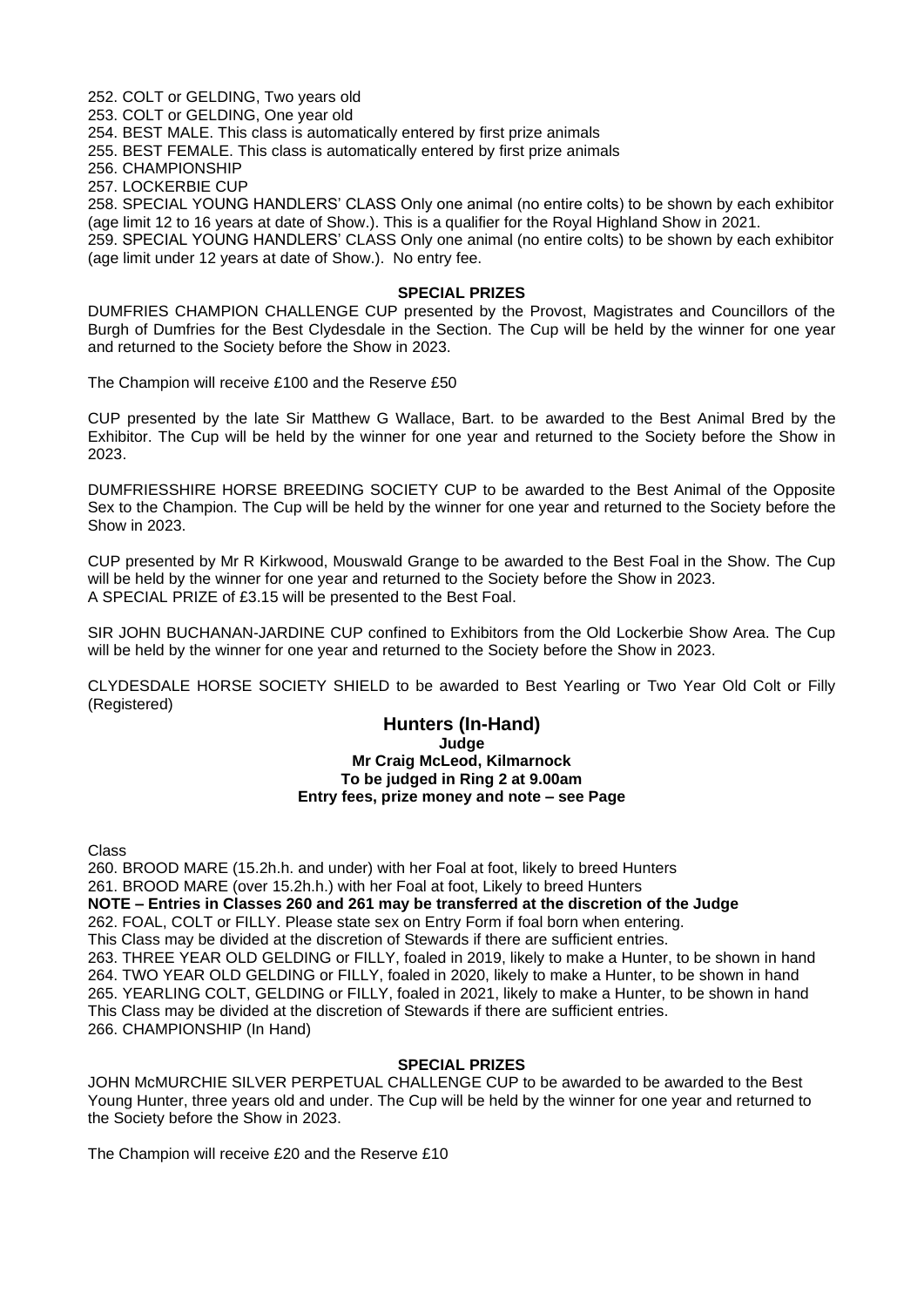## **Hunters (Ridden) Judges Mr Daniel Richmond, Ayr Mrs Linda Govan, Ayr To be judged in Ring 1 at 9.00am Entry fees, prize money and note – see Page**

## **Classes 267- 270 to be shown mounted**

Class

267. LIGHTWEIGHT HUNTER, Mare or Gelding, Four years old and upwards, capable of carrying 12 sts. 7lbs and under

268. MIDDLEWEIGHT HUNTER, Mare or Gelding, Four years old and upwards, capable of carrying between 12 sts. 7lbs and 14sts.

269. HEAVYWEIGHT HUNTER, Mare or Gelding, Four years old and upwards, capable of carrying over 14sts.

**N.B. Entries in Classes 267-269 may be transferred at the Judge's discretion.**

270. SMALL HUNTER CLASS, Four years old and upwards, over 14.2 hands and up to 15.2 hands 271. CHAMPIONSHIP (Ridden)

#### **SPECIAL PRIZES**

THE JAS. SCOTT CUP will be presented to the Best Ridden Hunter from Classes 267-270. The Cup will be held by the winner for one year and returned to the Society before the Show in 2023. The Champion will receive £20 and the Reserve £10

HACK CHALLENGE CUP. The Highway Challenge Cup presented by Mrs E B Kirkpatrick, Garfel, Thornhill will be presented to the winner of Class 270. The Cup will be held by the winner for one year and returned to the Society before the Show in 2023.

THE SOLWAY HOLISTICS TROPHY presented by Lynda Sharp will be presented to the winner of class 267. The trophy will be held by the winner for one year and returned to the Society before the Show in 2023.

## **Combined Hunter Championship Judges**

#### **Mr Craig McLeod, Kilmarnock Mr Daniel Richmond, Ayr Mrs Linda Govan, Ayr**

Class

272. Entries shall be the Champion Best Working Hunter, Champion In Hand Hunter and Champion Ridden **Hunter** 

## **SPECIAL PRIZES**

HUNT CHALLENGE CUP presented by Members of the Dumfriesshire Hunt will be awarded to the Overall Champion. The Cup will be held by the winner for one year and returned to the Society before the Show in 2023.

The Champion will receive £30 and the Reserve £15

## **Riding Pony Breeding Classes Judge**

**Mrs Karen Slight, Cockburnspath To be judged in Ring 4 at 9.00am Entry fees, prize money and note – see Page**

**All entries may be measured at the discretion of the Stewards**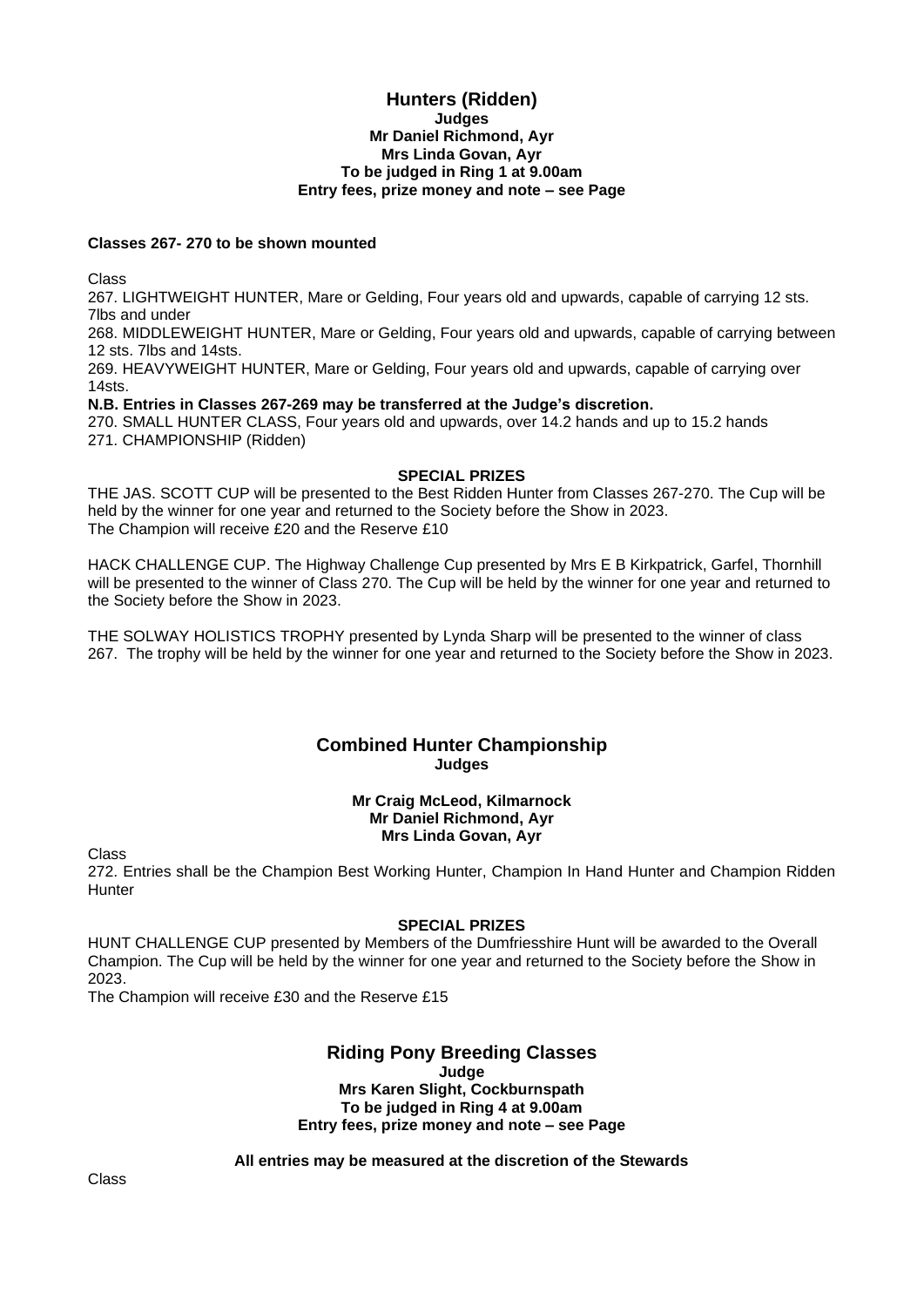273. BEST PONY, FILLY or GELDING, 3 years old, not exceeding 14.1 hands on day of Show, to be shown in hand

274. BEST PONY, FILLY or GELDING, 2 years old, not exceeding 14 hands on day of Show, to be shown in hand

## **N.B. – Classes 273 and 274 will be amalgamated if insufficient entries**

275. BEST PONY, YEARLING COLT, FILLY or GELDING, not exceeding 13.3hands on day of Show 276. BROOD MARE, nursing a foal or with a certificate of service for current year, not exceeding 12.2 hands 277. BROOD MARE, nursing a foal or with a certificate of service for current year, exceeding 12.2hands but not exceeding 14.2 hands

#### **N.B. – Classes 276 and 277 will be amalgamated if insufficient entries**

278. FOAL, COLT or FILLY 279. CHAMPIONSHIP

## **SPECIAL PRIZES**

NPS Scotland/NFU Mutual Open In-hand Riding Pony/Hunter Pony Championship. The highest placed pony, in each open in-hand Riding Pony or Hunter Pony Class (foal classes exluded) not already qualified, will qualify for the Final which will take place at the Blair Castle International Horse Trials on Friday 26<sup>th</sup> August 2022. Qualifications to go no lower than 4<sup>th</sup> place.

SILVER CHALLENGE CUP presented by the late J Jackson, Esq and the late J Armstrong, Esq. Will be awarded to the Champion. The Cup will be held by the winner for one year and returned to the Society before the Show in 2023.

The Champion will receive £20 and the Reserve £10

SEE ALSO CLASSES for WORKING HUNTER PONIES, SHOW HUNTER PONIES AND RIDING PONIES JUDGED ON FRIDAY 6 TH AUGUST.

#### **Registered Connemara Ponies Judge Mrs Helen Horsfall, Todmorden To be judged after Riding Pony Breeding Class Entry fees, prize money and note – see Page**

All ponies must be fully registered with the British Connemara Pony Society (BCPS) and shown in accordance with the BCPS Rules. Registration number, together with those of the Sire and Dam and full names must be given on the entry form.

Class

- 280. REGISTERED MARE with or without foal at foot or GELDING, 4 years old and over (Rosettes for best opposite sex and best pure bred foal)
- 281. REGISTERED COLT, FILLY or GELDING, 1 year, 2 years or 3 years old (Rosette for highest place Yearling)
- 282. REGISTERED RIDDEN CLASS, Stallion, Mare or Gelding, 4 years old and over 283. CHAMPIONSHIP

#### **SPECIAL PRIZES**

NPS Scotland/Baileys Horse Feeds Open Ridden Mountain & Moorland Championship. The 2 highest placed ponies, not already qualified, in Class 282 will qualify for the Final which will take place at Blair Castle International Horse Trials on Friday, 26<sup>th</sup> August 2022. Qualifications to go no lower than 4<sup>th</sup> place. This can be either mixed M& M or Breed Classes

NPS Scotland/ Townhead Pet n Pony In-Hand Mountain & Moorland Championship. The Champion and Reserve Champion in all Mixed pure bred Mountain & Moorland or Breed Championships will qualify for the Final which will take place at Blair Castle International Horse Trials on Friday, 26<sup>th</sup> August 2022. Qualification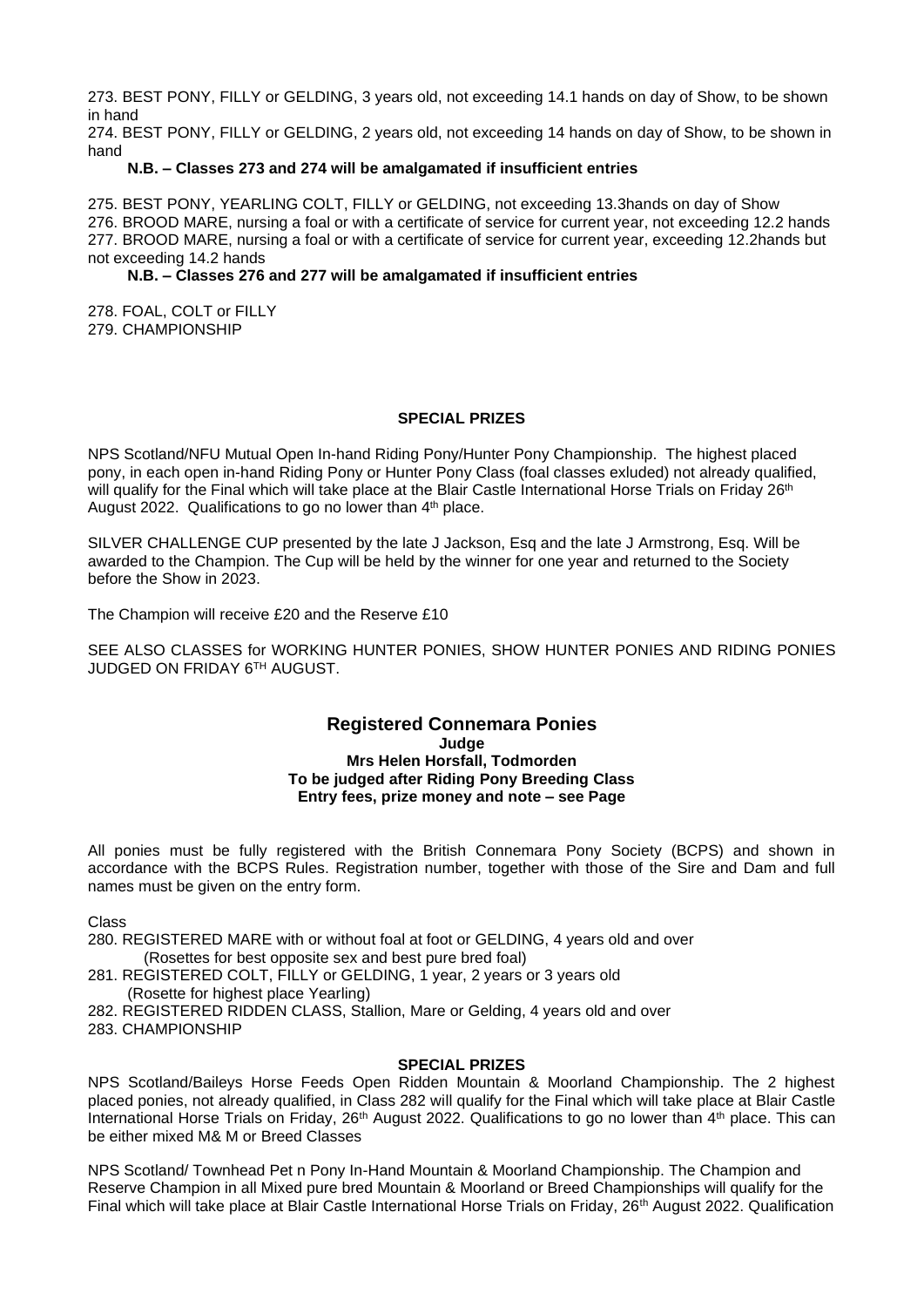may go to  $3<sup>rd</sup>$  in Championship (ie 1<sup>st</sup> Reserve Champion) – Only In Hand Ponies for this championship awarded.

Tam O'Shanter Qualifiers. Youngstock Class 281: The highest three placings of Connemara yearlings and two year olds (6 qualifiers); Mare Class 280: The highest three placings of Connemara Mares (3 qualifiers) will qualify for the Tam O'Shanter Breeding Championship.

The Tam O'Shanter Breeding Championships are being held at the **Annual BCPS Breed Show on Friday 15th (In-hand) and Saturday 16th (Ridden) July 2022 at Moreton Morrell College, Moreton Morrell, Warwickshire, CV35 9BL,** and qualifying rosettes will be handed out to all participants at the Breeding Championships in July as they line up in the ring. As Dumfries Show is held **after** the BCPS Breed Show, then the qualification can only be used for the BCPS Breed Show which will take place mid-July 2023, date and venue on website <http://www.britishconnemaras.co.uk/shows-competitions/shows/breed-show/> nearer the time.

SCOTTISH CONNEMARA GROUP will present special rosettes.

THE KIRTLE CONNEMARA TROPHY, presented by Penny Hodge, will be awarded to the Champion. The cup will be held by the winner for one year and returned to the Society before the Show in 2023.

The Champion will receive £20 and the Reserve £10

#### **Welsh and Mountain & Moorland Ponies Judge Mr Daniel Park, Blackpool To be judged in Ring 3 at 9.00am Entry fees, prize money and note – see Page**

NOTE: The Breed, Age, Sex and Registered Number of the Pony must be included in particulars at time of Entry

#### **IN HAND SECTION REGISTERED WELSH Sec. A & B**

Class

284. MARE, 4 years old and over, with Foal at foot, to be shown in hand 285. FOAL, produce of Mare in previous class by Registered Welsh A or B Stallion 286. YELD MARE or GELDING, 4 years old and over, to be shown in hand 287. FILLY, COLT or GELDING, born in 2018 or 2019, to be shown in hand 288. FILLY, COLT or GELDING, born in 2020, to be shown in hand 289. STALLION, 4 years old and over, to be shown in hand 290. CHAMPIONSHIP for classes 284-289

#### **REGISTERED MOUNTAIN & MOORLAND**

291. REGISTERED DARTMOOR OR EXMOOR, any age, any sex. This class can be split if there are sufficient entries.

292. MOUNTAIN & MOORLAND PONY, 1 year old. Dales, Fell, New Forest, Welsh Cob C & D. To be shown in hand.

293. MOUNTAIN & MOORLAND PONY, 2 & 3 years old. Dales, Fell, New Forest, Welsh Cob C & D. To be shown in hand.

294. MOUTAIN & MOORLAND PONY, 4 years old and over. Dales, Fell, New Forest, Welsh Cob C & D. To be shown in hand.

295. CHAMPIONSHIP for classes 291-294

296. OVERALL CHAMPIONSHIP for the champions and reserve champions from classes 290 and 295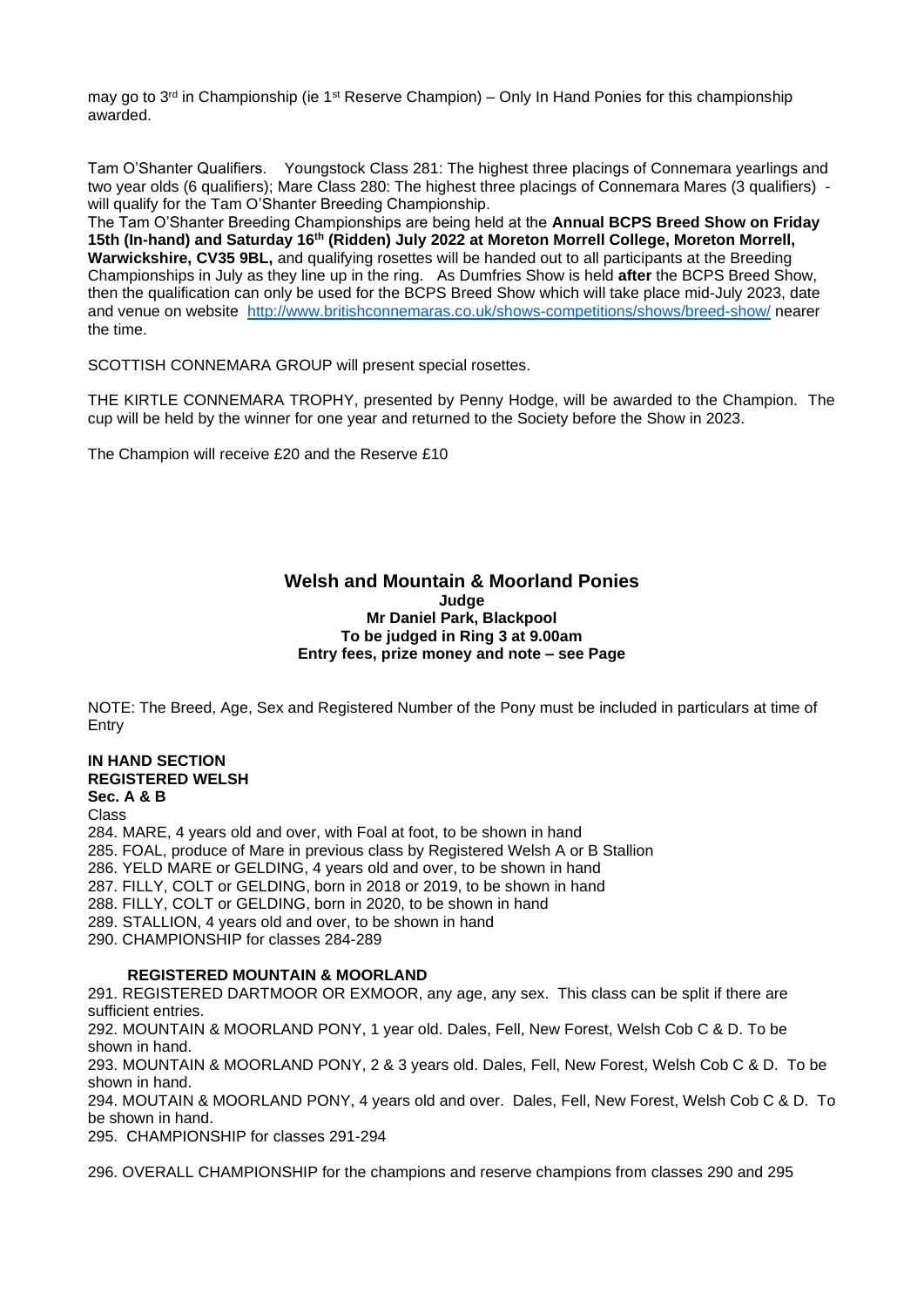#### **SPECIAL PRIZES**

NPS Scotland/ Townhead Pet n Pony In-Hand Mountain & Moorland Championship. The Champion and Reserve Champion in all Mixed pure bred Mountain & Moorland or Breed Championships will qualify for the Final which will take place at Blair Castle International Horse Trials on Friday, 26<sup>th</sup> August 2022. Qualification may go to 3<sup>rd</sup> in Championship (ie 1<sup>st</sup> Reserve Champion) – Only In Hand Ponies for this championship awarded.

THE J WYLLIE IRVING CHALLENGE CUP will be awarded to the Best Pony in the In Hand Section. The Cup will be held by the winner for one year and returned to the Society before the Show in 2023.

The Champion will receive £20 and the Reserve £10

The Overall Champion will receive £30 and the Reserve £15

## **Registered Shetland Ponies Judge Mrs Joy Barugh (Birchmoor), Aldbrough To be judged in Ring 6 at 9.00am Entry fees, prize money and note – see Page**

## **IMPORTANT NOTICE**

**N.B. This Show is affiliated to Shetland Pony Stud Book Society. Classes must be confined to SPS-BS registered ponies. Ponies must be named on the entry form and in the catalogue if one is produced. Society rosettes must only be given to ponies registered with the Society or to foals eligible for registration.** 

**Three year old fillies with foals at foot may not be shown. All foals must be a minimum of 3 weeks old on day of Show.** 

**In order to enter a stallion class at an affiliated show entire males aged 4 years old and over must have an "S" number and have been successfully through either the SPSBS stallion assessment prior to 2006 or the current SPSBS voluntary veterinary examination. Ridden stallions MUST display a stallion bridle badge. In-hand stallions 3 years and over are advised to display a stallion bridle badge.**

There must be no colts or entire males in Young Handler classes. Children under 14 years old may not show colts (excluding foals) or entire males in In-hand classes. Children under 12 years old on the day of the s how may not show entire males in ridden classes. In the interests of safety, hard hats must be worn by all handlers aged 14 years or under in In-hand classes. Exhibitors should not kneel but remain standing in the ring. Hard hats must be worn by all exhibitors, irrespective of age, in ridden classes. **Ridden and driven ponies must be 4 years old or over.** In ridden Classes, if the rider falls off at any time whilst in the ring, both pony and rider must leave the ring, rider dismounted, and take no further part.

Class

297. BROOD MARE with Foal at foot 298. FOAL, from Mare of the above class 299. YEARLING COLT, FILLY or GELDING 300. COLT, FILLY or GELDING, 2 years or 3 years old 301. YELD MARE or FILLY 4 years old and over 302. STALLION or GELDING 4 years old and over 303. CHAMPIONSHIP for Classes 297-302

## **MINIATURE SECTION**

**N.B. Ponies in this Section to mature at 34" or under. Animals may be measured on the day and are ineligible to enter Classes 297 – 302. Classes may be amalgamated at Stewards discretion.**

304. BROOD MARE with Foal at foot 305. FOAL, from Mare of the above class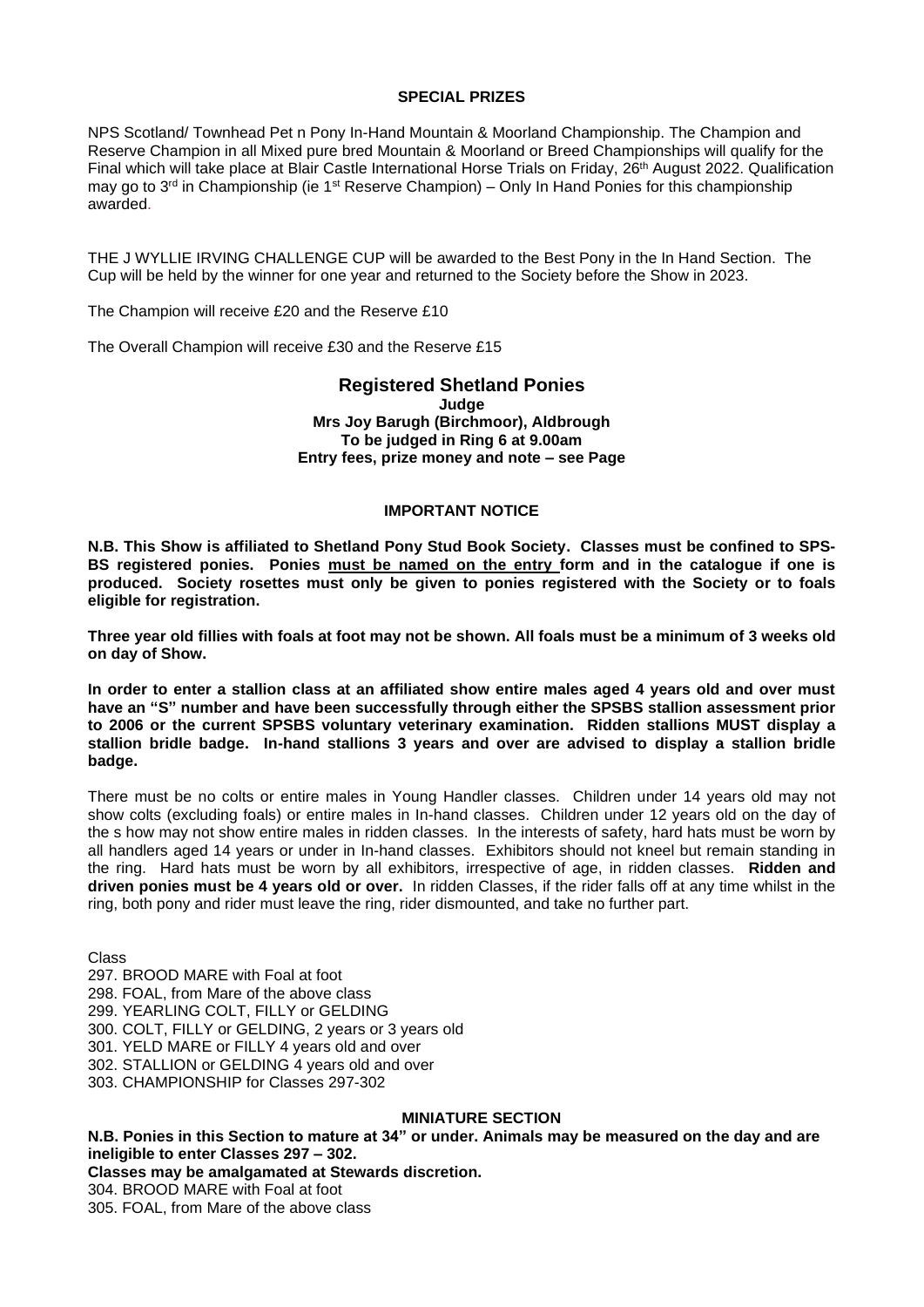306. YEARLING COLT, FILLY or GELDING 307. COLT, FILLY or GELDING, 2 years or 3 years old 308. YELD MARE or FILLY, 4 years old and over 309. STALLION or GELDING, 4 years old and over

310. CHAMPIONSHIP for Classes 304-309

311. UNREGISTERED SHETLAND PONY any height, any age, in hand

#### **SPECIAL PRIZES**

NPS Scotland/Pet n Pony In-Hand Mountain & Moorland Championship. The Champion and Reserve Champion in all Mixed pure bred Mountain & Moorland or Breed Championships will qualify for the Final which will take place at Blair Castle International Horse Trials on Friday, 26<sup>th</sup> August 2022. Qualification may go to 3rd in Championship (ie 1st Reserve Champion)

CHAMPION CUP for Best Shetland Pony in Classes 297-302 The Cup will be held by the winner for one year and returned to the Society before the Show in 2023.

The Champion will receive £20 and the Reserve £10.

CLONYARD QUAICH presented by Mrs M Henley for Best Miniature Shetland Pony in Classes 304 – 309. The Cup will be held by the winner for one year and returned to the Society before the Show in 2022.

The Champion will receive £20 and the Reserve £10

SHETLAND PONY STUD BOOK SOCIETY ROSETTES will be presented to the Champion, Reserve Champion, Junior Champion and Reserve Junior Champion and Best Foal in both Sections. All ponies must be fully registered with the Shetland Pony Stud Book Society and show in accordance with the Breed Society Rules.

#### **Highland Ponies Judge Miss Heather Dick, Inchinnan To be judged in Ring 5 at 9.00am Entry fees, prize money and note – see Page**

Class

312. REGISTERED HIGHLAND PONY, Male or Female, born 2018 or before 313. FOAL- COLT or FILLY 314. REGISTERD HIGHLAND PONY, Male or Female, born in 2019 or 2020 315. REGISTERED HIGHLAND PONY, Male or Female, born in 2021 316. SPECIAL CLASS FOR REGISTERED RIDDEN HIGHLAND PONY, Male or female, over 4 years. Entries in this Class are eligible for In Hand Classes 317. CHAMPIONSHIP

#### **SPECIAL PRIZES**

NPS Scotland/Baileys Horse Feeds Open Ridden Mountain & Moorland Championship. The 2 highest placed ponies, not already qualified, in Class 316 will qualify for the Final which will take place at Blair Castle International Horse Trials on Friday, 26<sup>th</sup> August 2022. Qualifications to go no lower than 4<sup>th</sup> place. This can be either mixed M& M or Breed Classes

NPS Scotland/Pet n Pony In-Hand Mountain & Moorland Championship. The Champion and Reserve Champion in all Mixed pure bred Mountain & Moorland or Breed Championships will qualify for the Final which will take place at Blair Castle International Horse Trials on Friday, 26<sup>th</sup> August 2022. Qualification may go to 3rd in Championship (ie 1st Reserve Champion)

THE AMISFIELD TOWER CUP presented by Mrs J L Johnstone for the Best Highland Pony in the Show. The Cup will be held by the winner for one year and returned to the Society before the Show in 2023. The Champion will receive £20 and the Reserve £10